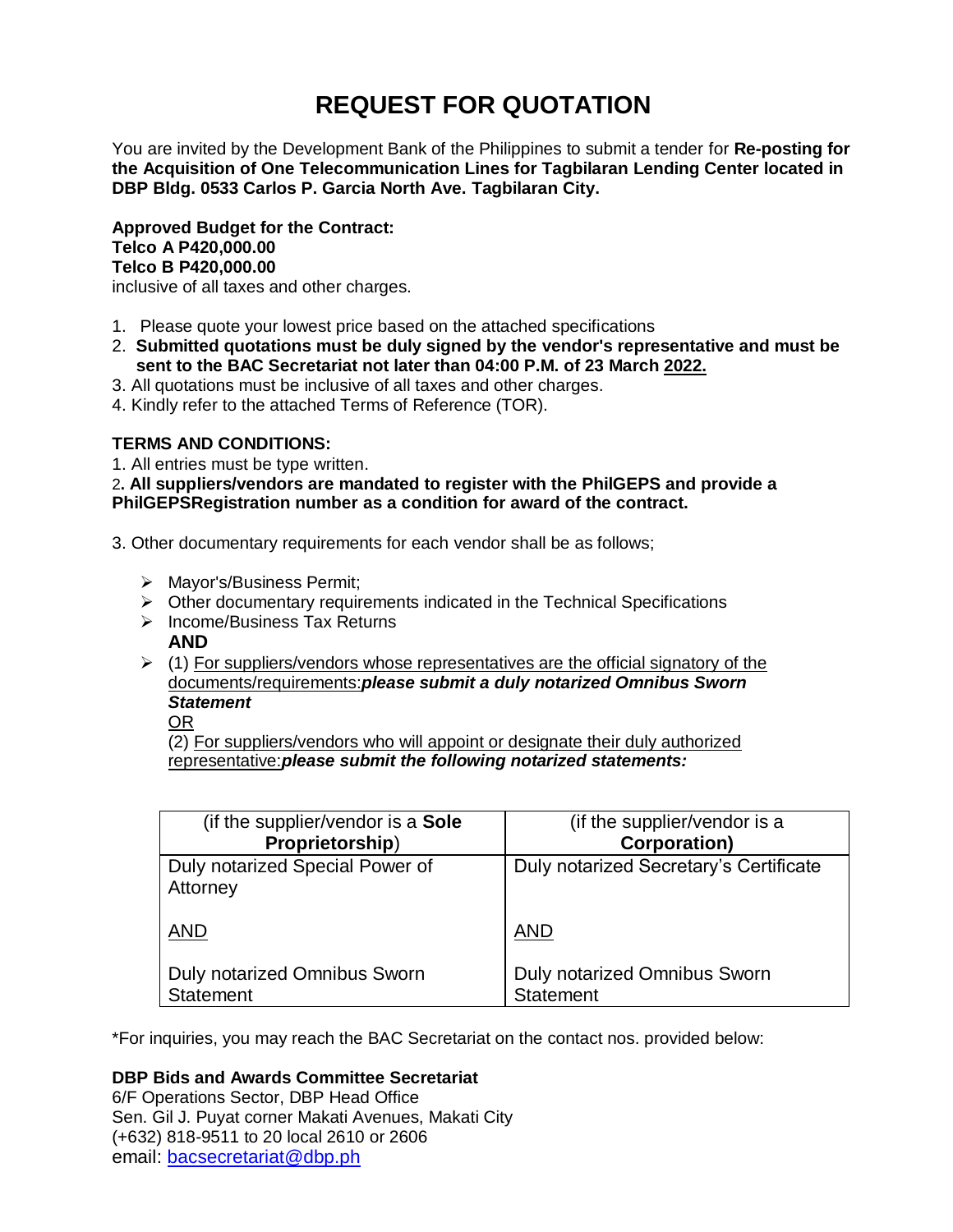#### **Annex A**

#### ACQUISITION OF NEW, ADDITIONAL AND/OR REPLACEMENT TELECOMMUNICATION LINE/CONNECTIVITY SERVICE FOR THE DEVELOPMENT BANK OF THE PHILIPPINES (DBP)-**TAGBILARAN LENDING CENTER**

#### APPROVED BUDGET FOR THE CONTRACT: Telco A: Php 420,000 Telco B: Php 420,000

#### **TECHNICAL SPECIFICATIONS**

#### A. BACKGROUND

The telecommunication connectivity service (line) is for the connection of DBP online systems, services and facilities in any of the following DBP remote sites:

A.1. Branch Office, including:

- A.1.a. Lending Center
- A.1.b. Cash Center
- A.1.c. Branch-Lite Unit
- A.2. Automated Teller Machine (ATM)

#### **B. OBJECTIVE**

To acquire stable, reliable and secure telecommunication connectivity/line service to link DBP remote sites to the Head Office from an authorized and qualified telecommunication service provider (Telco).

#### C. COVERAGE OF THE CONTRACT

The contract will be for a one (1) year period starting from date of acceptance of service with the option for automatic renewal.

#### D. MINIMUM SPECIFICATIONS

- D.1. Connectivity/Line Service Availability
	- > The minimum availability of service is 99.6%.
- D.2. Connectivity/Line Specifications
- D.2.a. Branch Office ☑
	- D.2.a.i. Wired MPLS/VPN, Radio Last Mile or VSAT connection with minimum of 2 Mbps bandwidth
	- D.2.a.ii. Must be Ku Band or C Band for the VSAT
	- D.2.a.iii. Inclusive network equipment, such as router and or router/modem, must not be on End-of-Life/End-of-Support status within the contract period
	- D.2.a.iv. Router must support GRE/mGRE tunneling and IP Security (ex. dynamic VPN) and SNMP
	- D.2.a.v. DBP shall have the full access of the router
	- D.2.a.vi. Provide near real time and historical link monitoring
- D.2.b. ATM Wired п
	- D.2.b.i. VPN connection at least 128 Kbps via MPLS
	- D.2.b.ii. Inclusive network equipment, such as router and or router/modem, must not be on End-of-Life/End-of-Support status within the contract period
	- D.2.b.iii. Support GRE tunneling and SNMP

Page 1 of 4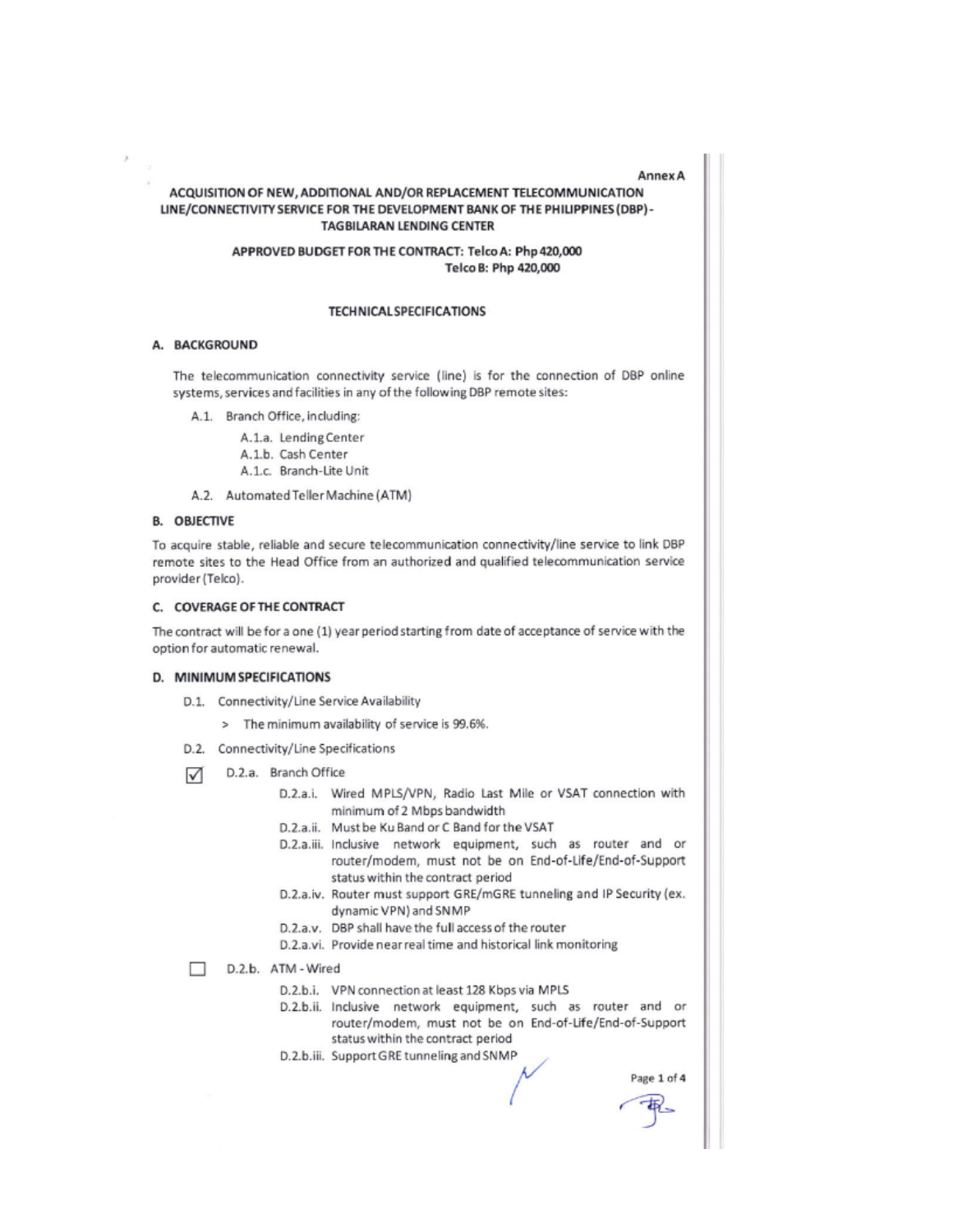#### ACQUISITION OF NEW ADDITIONALAND/OR REPLACEMENT OF TELECOMMUNICATION

LINE/CONNECTIVITY SERVICE FOR THE DEVELOPMENT BANK OF THE PHILIPPINES (DBP)

D.2.b.iv. Provide near real time and historical link monitoring

- D.2.c. ATM Wireless п
	- D.2.c.i. Provide data transmission function by public GPRS/ GSM network or higher
	- D.2.a.vii. Inclusive network equipment, such as router and or router/modem, must not be on End-of-Life/End-of-Support status within the contract period
	- D.2.c.ii. Support GRE Tunneling and SNMP
	- D.2.c.iii. Provide GUI access for local and remote management
	- D.2.c.iv. Operate at -30~+75°C temperature
	- D.2.c.v. Has LED status indication
	- D.2.c.vi. Support RJ45 console port
	- D.2.c.vii. Include: 1 power cord, 2 antennas, 1 console cable, 1 set documentation
	- D.2.c.viii. Provide near real time and historical link monitoring.
	- D.2.c.ix. Meet the average latency requirement of not greater than 200ms measured using the Ping utility or any similar mobile applications
	- D.2.c.x. Meet signal requirement of not less than 2 bars measured using mobile or similar devices capable of said measurement
	- D.2.c.xi. DBP shall have full access to the Modem/Router
- D.3. Support Services and Incident Management
	- D.3.a. The Telco shall provide 24 x 7 onsite, telephone and email support. For every service unavailability/downtime reported, the responsetime shall be within thirty (30) minutes.
	- D.3.b. Upon the occurrence of service unavailability/downtime, the Telco shall:
		- D.3.b.i. Conduct problem isolation/resolution and link restoration activities
		- D.3.b.ii. Notification via electronic mail (E-mail) and telephone within one (1) hour of the occurrence
		- D.3.b.iii. Minimum of twice a day status report to DBP via E-Mail
		- D.3.b.iv. Estimated time of arrival (ETA) if onsite activities required
		- D.3.b.v. Estimated time of resolution (ETR)
		- D.3.b.vi. Root cause
		- D.3.b.vii. Comply with DBP policies on security and confidentiality during support services.
	- D.3.c. The Telco shall submit an incident report stating the reason/s for the outage and detailing the steps undertaken to resolve a particular problem upon DBP's request.
- D.4. Service Performance Review
	- > The Telco shall conduct a performance review session at least once every quarter of a year

### E. TELECOMMUNICATION CONNECTIVITY/LINE REQUIREMENT CLASSIFICATION

The primary objective of the following provisions is to have multiple Telcos per site, providing service redundancy, high availability and avoiding single point of failure.

E.1. New Telecommunication Line Requirement

Page 2 of 4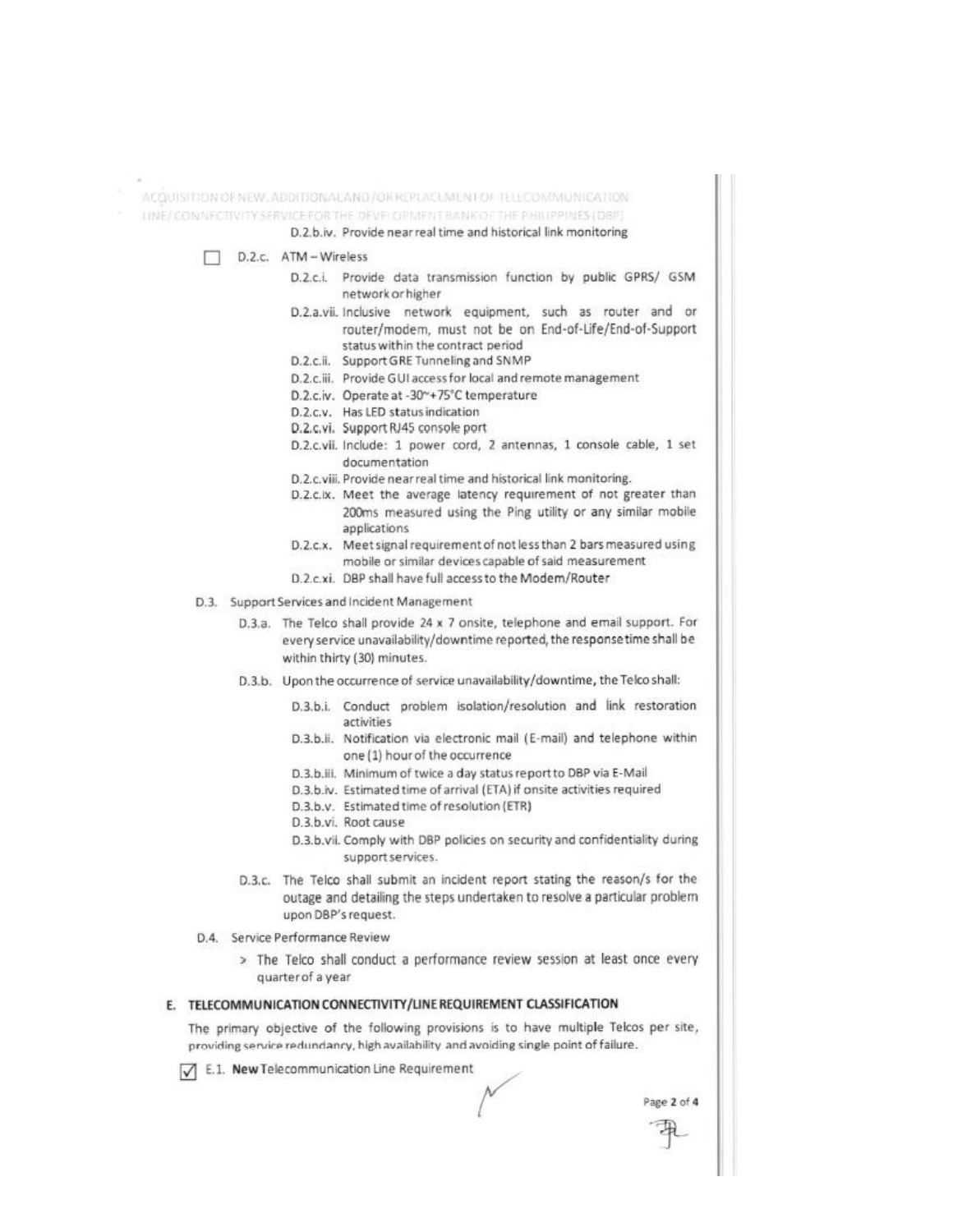ACQUISITION OF NEW, ADDITIONAL AND / OR REPUACEMENT OF TELECOMINUNICATION

11NE/ CONNECTIVITY SERVICE FOR THE DEVELOPMENT BANK OF THE PHILIPPINES (DBP)

# E.1.a. Covered Sites

> New remotes sites

## E.1.b. Telco Selection Criteria

- > Telecommunication Line for Branch Office
	- E.1.b.i. Two (2) different Telcos (Telco A and Telco B) shall be selected
	- E.1.b.ii. Telco A is the lowest (winning) provider
	- E.1.b.iii. Telco B is the second lowest provider
- > Telecommunication Line for Additional ATM Facility of a Branch Office
	- E.1.b.iv. The Telco must be different from the one which has the majority or most of the telecommunication connectivity services provided for the ATM/s of that Branch Office

# E.2. Additional Telecommunication Line Requirement

- E.2.a. Covered Sites
	- > For existing sites with existing telecommunication line/s
- E.2.b. Telco Exception
	- > The Telco/s of the existing line/s servicing the site shall not be invited and will not be allowed to participate
- E.3. Replacement Telecommunication Line Requirement
	- E.3.a. Covered Sites
		- > For existing sites with existing telecommunication line/s
	- E.3.b. Telco Exception
		- E.3.b.i. For Telco Redundancy Replacement
			- > The Telco of the existing line/s servicing the site including the one to be replaced shall not be invited and will not be allowed to participate
		- E.3.b.II. Replacement for the Purpose of Telecommunication Line Capacity (Bandwidth) Upgrade
			- > The Telco of the other existing line/s servicing the site (i.e., other than the one to be replaced) shall not be invited and will not be allowed to participate
		- E.3.b.iii. For Wireless to Wired Facility Replacement
			- > The Telco of the other existing line/s servicing the site (i.e., other than the one to be replaced) shall not be invited and will not be allowed to participate

## F. DISCONTINUANCE OF SERVICE

DBP can opt to discontinue the service within the contract period without pre-termination fee/s, if the Telco provider fails to meet the required minimum availability of service, specified in item D.1, for three (3) consecutive months (3-strike rule)

## G. PAYMENT

The payment shall be in a monthly basis every after the service acceptance.

Page 3 of 4